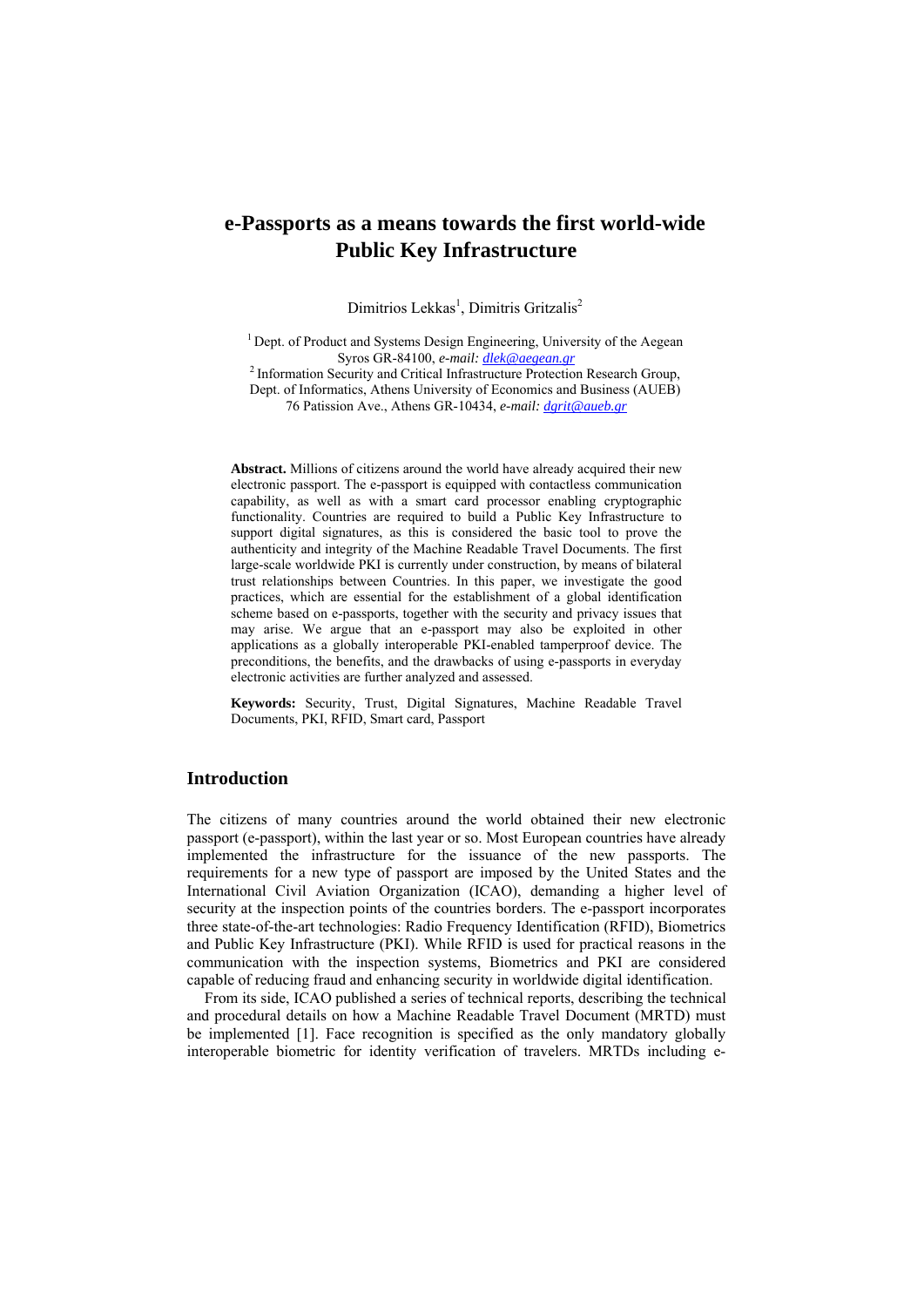passports, are equipped with an Integrated Circuit Chip (ICC), where all digital data, including biometric information are stored. Among several other issues, ICAO technical reports describe the details of the communication between the e-passport and the local inspection points, the specifications for biometric data, the structure of the data stored (called the Logical Data Structure – LDS [2]), and the PKI support.

The ICAO PKI Technical Report [3] is intended to provide standards for a simple worldwide Public Key Infrastructure, which should support digital signatures applied to Machine Readable Travel Documents. These digital signatures are intended to permit authentication of basic data produced by the issuing Country and stored in the chip embedded into the e-passport. The stored signed data include the Machine Readable Zone (MRZ) of the passport plus digitized biometric measurements, as well as other personal data of the passport bearer.

Using the digital signature, the receiving Countries can verify that the stored data is authentic (i.e. generated by the issuing Country, and not been altered), just as the physically readable passport booklet is secured from unauthorized alteration or substitution by strong physical security measures. ICAO has recognized that one of the most effective ways of doing this is using Public Key Cryptography to digitally sign the data stored on the chip. Issuing Countries are requested to implement a PKI, following specific interoperable standards, and to properly manage their own keys, which are used to digitally sign the data stored in the e-passports.

Given that the US and the ICAO initially demanded from the Countries to implement the PKI within a very short period (just a few months), the ICAO Technical Report states that it does not aim at describing a full implementation of a PKI within each Country. ICAO states that PKI does not provide the sole measure for determining the authenticity of the passport and, thus, it should not be relied upon as a single determining factor. The passport still maintains its physical security characteristics, and it should be verified by check-points using conventional manual mechanisms, along with the automated check of its electronic contents. Due to this restrained approach, the ICAO report seems that it sacrifices several security characteristics of a strong PKI implementation, such as the existence of client X.509 certificates, as well as the existence of passport revocation mechanism. Moreover, perhaps due to the increased cost of passports with crypto-processor chip, the active security mechanisms, which could protect the e-passport's data against eavesdropping and cloning, are not mandatory, allowing a weak e-passport implementation.

In this paper we focus on the PKI-related issues of e-passports, proposing a series of good practices in order to implement a Country PKI, conforming to ICAO rules. We examine how the required global interoperability can be achieved by building an appropriate worldwide Trust architecture. We then specify some important security and privacy issues, which are emerged by the use of digitized personal data. As the epassports infrastructure seems to implement the sole globally interoperable PKI of today, we investigate how we can exploit this infrastructure in different areas and applications, by using the e-passport not only as a digital identity, but even as a signature creation device, or as an Internet authentication certificate, although it was not initially designed for such purposes.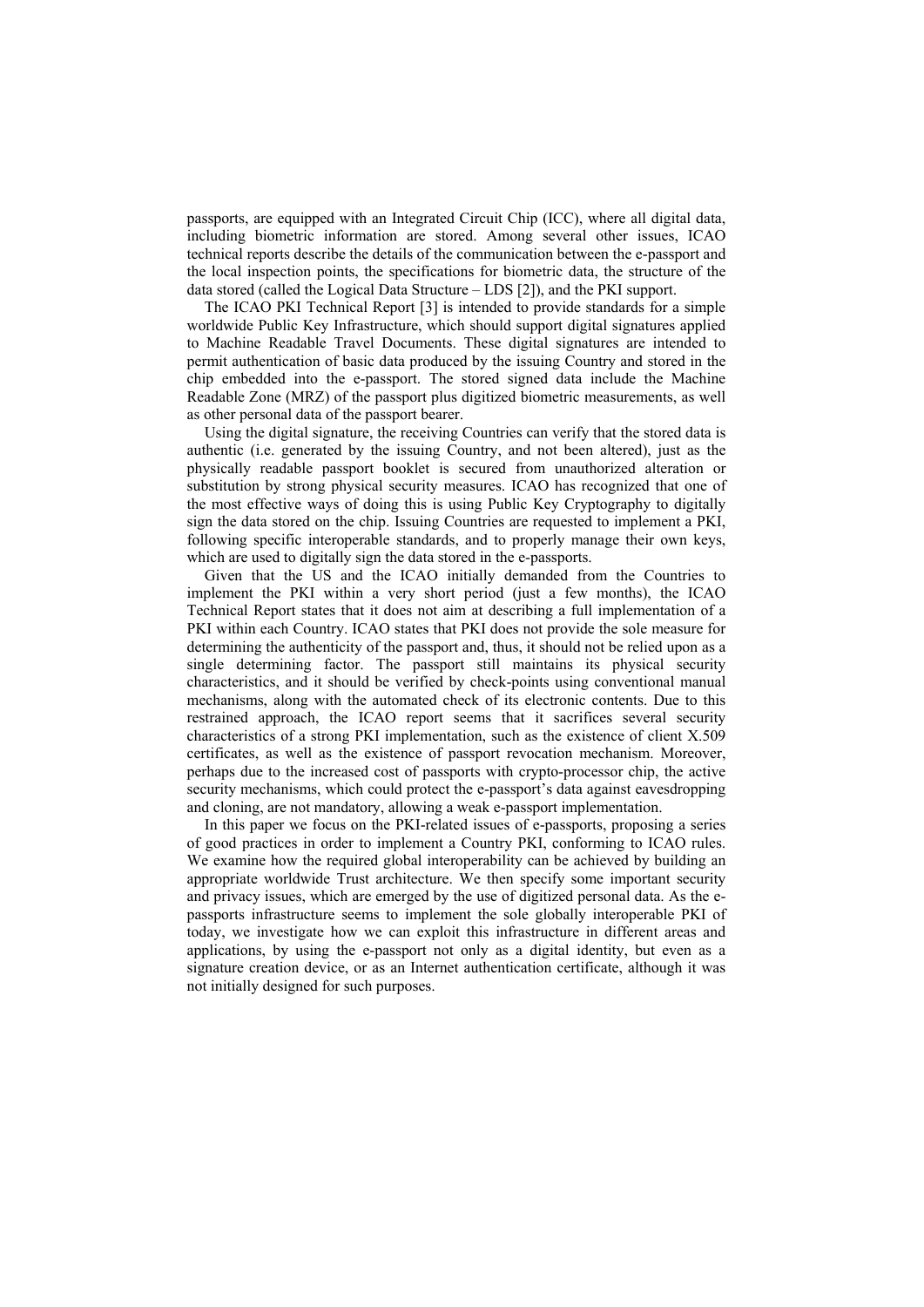#### **Building a Country Public Key Infrastructure**

The Public Key Infrastructure for the issuance of e-passports does not issue conventional digital certificates for citizens. However, it has all the characteristics of a full-scale PKI, with only one part missing from this implementation, i.e. the management of end-entity certificates. In other words, it does not maintain a public key directory, and it does not provide a passport revocation mechanism.

As a large-scale PKI, it is necessary to examine whether the ICAO technical report covers the baseline for the implementation, as well as to provide a brief additional set of 'Good Practices' (as described in [4]). The areas where a PKI must focus is (a) the adoption of the proper trust architecture, (b) the legal status of the certification provider, (c) key and certificate management, (d) interoperability, and the technology used.

(a). In respect to the *Trust Architecture*, ICAO proposes a single autonomous hierarchy for each country. The independency of countries in citizen identification is crucial and it is, thus, respected. This hierarchy consists of two levels: The root CA, called Country Signing Certification Authority – CSCA, and one level of one or more subordinate CA, called Document Signing Certification Authorities – DSCA. The Document Signing CA signs the passport's data, including a public key (Active Authentication key) stored in each passport, thus providing a kind of 'identity certificate' to the citizen. ICAO avoids providing any kind of trusted information to Countries (e.g. a directory of Root Country certificates), as it was not desired to establish a worldwide Single-Point-Of-Trust (SPOT) and not even a European Union CA. It is true that the risk taken by a unique organization to serve as a global Trust Anchor is very high and, additionally. it may not be globally acceptable for political reasons. Our view is that this approach is quite reasonable, in terms of flexibility, security, and nations' independency.

(b). As of the *legal status* of the passport issuance service, the organization hosting this activity is always a governmental authority. The authority acts as a Certification Services Provider and it must conform to the legal framework for the provision of certification services. ICAO does not refer to any legal requirements of the issuing authority. However, it briefly describes some security requirements (e.g. the use of secure-signature-creation-devices), that partly conform to the European law for the provision of 'qualified digital signatures'. We argue that if a recognized accreditation scheme exists at the issuing country, then the passport authority must follow the required inspection and accreditation procedure of this country.

(c). The *key and certificate management* obligations of the issuing authority are restricted only to the management of the two levels of CA. The requirements for key protection and renewal for the secure out-of-band distribution of Root certificates and for the issuance of CRL (by the root level only) are well known in PKI [6]. ICAO will provide a Public Key Directory (PKD) for publishing the second level certificates (the DSCA certificates) and the relevant CRL, in order to facilitate the verification procedure at the local inspection points. Today, the ICAO PKD is not yet operational. As additional good practices in key and certificate management, we may propose:

• The existence of a secondary set of a Root private key and the respective selfsigned certificate, which is counter-signed by the primary CSCA (by means of a cross-certificate). This secondary set would enable a quick recovery from an eventual loss of the primary keys. A trust path to the secondary keys is already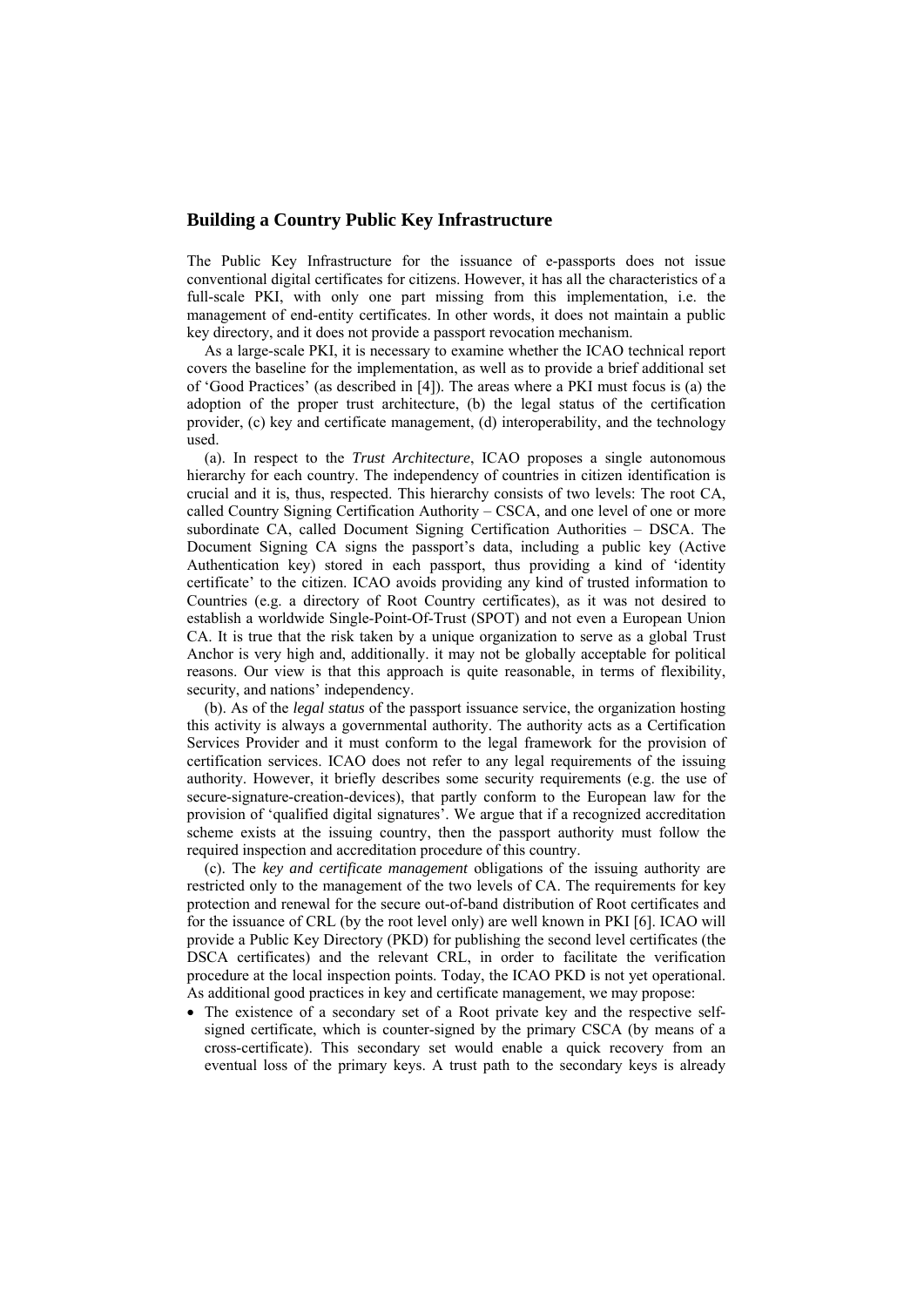established and, therefore, there is no need to redistribute the Root certificate by offline cumbersome means.

- As the volume of the signed passport data is expected to be very high, the DCSA keys are heavily exposed to 'known cipher-text' cryptanalysis. The frequent renewal of DSCA keys and certificates (e.g. a monthly basis would be a feasible approach) is a requirement. On the other hand, the CSCA keys must be long lasting (order of decades), as long as we have no dramatic changes in IT.
- Due to the frequent renewal of DSCA certificates, the inspection points have to be aware of a large number of Document Signer certificates (e.g. 5\*12=60 different valid DSCA certificates issued within five years) to efficiently perform the verification of the signed passport data. To facilitate the verification procedure (although it is optional for ICAO), the DSCA certificates must be included within the data structure of the passport signature, according to the proposed Cryptographic Message Syntax standard [5].

 (d). *Interoperability* is crucial for Machine Readable Travel Documents, since the initial purpose is their use at inspection points outside the home country. ICAO standardizes the technology used, and it enforces a common approach in the algorithms and the data structures [7] used for the security functions of the epassports. However, ICAO still leaves many optional features, in favor of countries wishing to implement a simpler infrastructure and use a cheaper chip in e-passports (e.g. without processing capabilities). For example, it is possible to avoid the implementation of Basic Access Control and Active Authentication and use a simple memory chip. Additionally, some fields in the data structures of signatures, the LDS, and the certificates are optional, in favor of chips with restricted memory capacity. These options multiply the complexity of an interoperable software package that must successfully read and validate the passports of the countries of the world, but its implementation remains feasible. In a future version of the report, the access control and the active authentication (based on asymmetric key pairs) mechanisms should become mandatory, thus increasing both security and interoperability. The second important factor of the interoperability is the establishment of trust, which is accomplished by means of bilateral cross-certifications (as explained in the next sections).

## **Digital Signatures as the Basic Tool for Passport Authenticity and Integrity**

The verification of the authenticity of the data stored in the e-passport is based on digital signatures. The mechanism for signing and validating data is called 'Passive Authentication'. Permitted signature algorithms are RSA, DSA, and Elliptic Curves DSA (ECDSA).

The structure of the data stored in the passport's chip (the LDS – Logical Data Structure), including the digital signature, is briefly illustrated in Figure 1. Data is separated in two parts (Dedicated Files  $-DF$ ): (a). the user files, which is a writable area, and (b). the LDS, providing read-only access. The LDS contains the cryptographic keys, supporting the Basic Access Control and Active Authentication mechanisms, as well as some general information about itself (EF-COM). Sixteen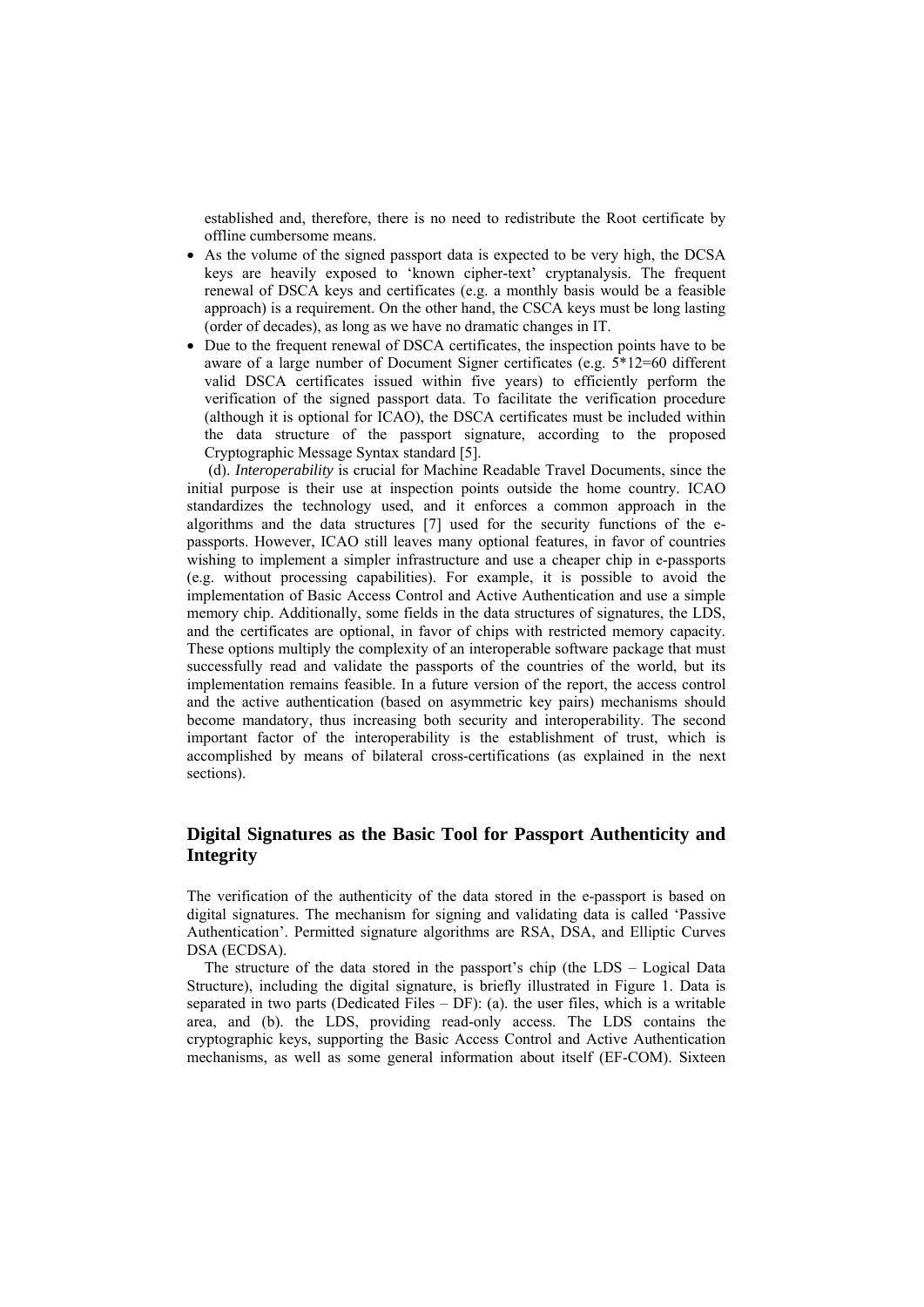Data Groups, containing the holder's identification and biometric data, follow. The MRZ (including document number, name of bearer, nationality, date of birth, etc.) is stored in the  $1<sup>st</sup>$  Data Group, the biometric facial image is stored in the  $2<sup>nd</sup>$  Data Group, and the Active Authentication public key is stored in the 15<sup>th</sup> Data Group. The hash values of all the present Data Groups form a new structure, called LDS Security Object. This is, then, signed, according to the 'Cryptographic Message Syntax', thus producing the Document Security Object –  $SO<sub>D</sub>$ , which is stored in the chip.



Fig. 1. Overview of data signed and stored in e-passport's chip

A valid digital signature proves that the stored data are produced by the authorized issuer and they are not altered. However, it does not prove that the container of the data (i.e. the e-passport booklet) is authentic. Therefore, the signature alone does not prevent chip cloning or substitution, unless there is a strong binding between signed data, the chip, and the booklet. The signed data must contain information that is also physically and securely printed on the booklet (binding to printed data to avoid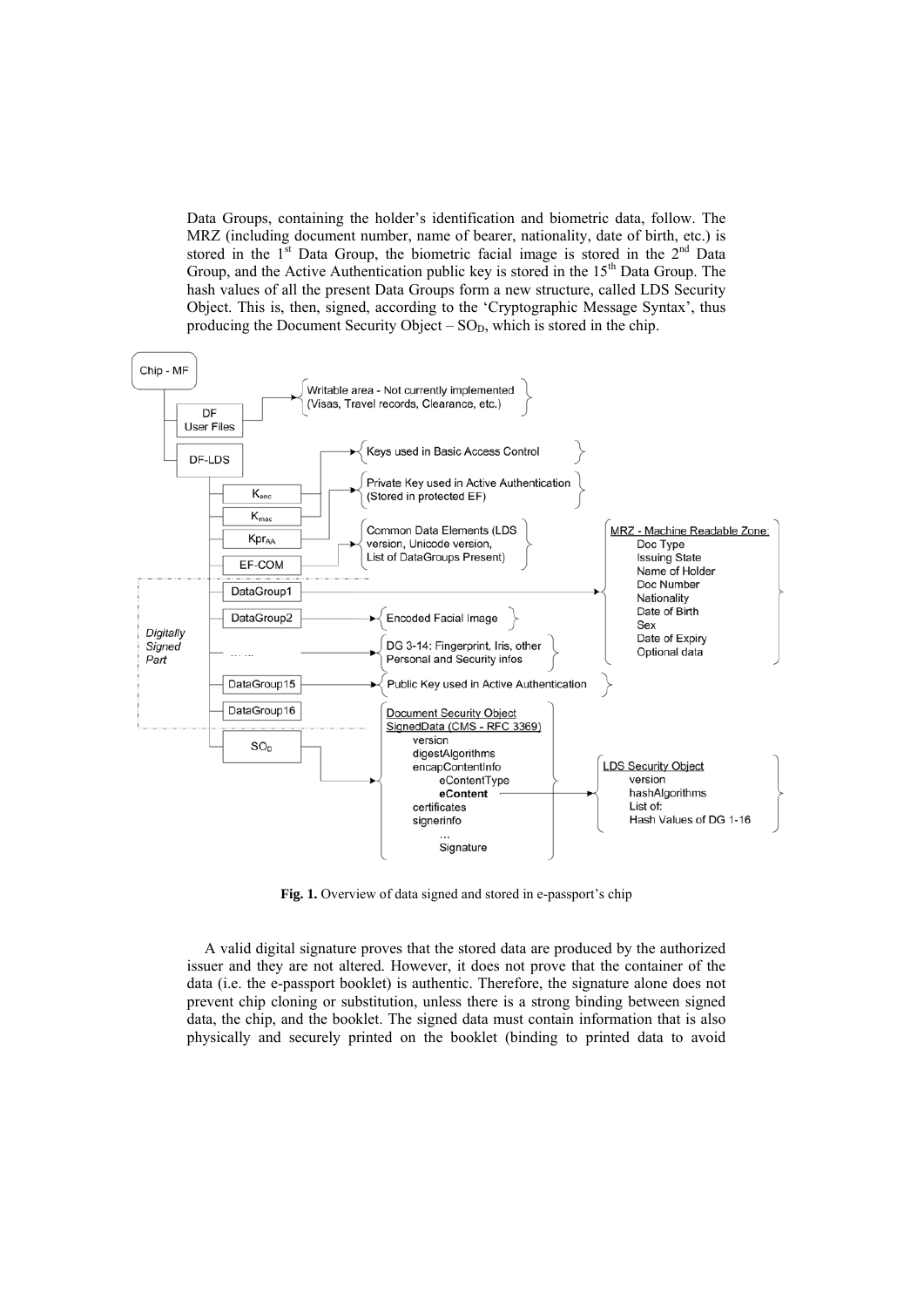substitution), as well as information that is uniquely bound to the chip (to avoid data cloning).

Binding to printed data is mandatory, as the MRZ of the passport is both, printed on the booklet, and included in the signed data. Binding to the chip is based on the existence of 'Active Authentication' keys, which is only optional. The Active Authentication private key is securely created and stored in the chip and it remains secret throughout the lifetime of the e-passport. The respective public key is included in signed data (LDS Data Group 15), thus providing unambiguous connection between the whole signed data set and the chip. Similarly, the serial number of the chip may be stored in the LDS Data Group 13, thus providing secure logical and physical binding (but this also optional).

#### **Establishing Global Trust**

It is true that ICAO, or any other international organization, cannot and will not play the role of a Single-Point-Of-Trust (SPOT) for the PKI of the whole world, but it will only serve as a regulatory authority. In other words, ICAO will not build a worldwide Root CA, will not server as a Bridge CA, and will not even maintain a Certificate Trust List of countries' root CAs. Each country may build an autonomous Public Key Infrastructure, starting from a top-level Certification Authority (the CSCA). Each country has the possibility to decide about the design parameters of its infrastructure, the implementation of its security policy, and the technology used, conforming to ICAO PKI report and supporting global interoperability.

On the other hand, a global trust infrastructure [8] seems necessary, in order to facilitate the validation of the digitally signed passport of any Country, at the borders of any other Country. Since a global consensus towards an organization which indicates 'who do we trust' may not be feasible in international relationships (even the United Nations could not probably gain that consensus), the most appropriate solution seems to be the establishment of bilateral trust relationships, toward a 'web-of-trust' model. A web-of-trust is built by establishing a subset of NxN trust relationships between Countries.

Technically, a trust relationship is established when a Country decides to trust the root certificate (the certificate of the CSCA) of another Country. First of all, a secure offline channel for the distribution of one country's root CA to another country must be established. This is achieved through out-of-band secure diplomatic means. Given that the whole infrastructure of a country trusts its own root certificate (i.e. the CSCA plays the role of a SPOT for this country), there are two alternative mechanisms to implement the web-of-trust, as shown in Figure 2:

- *Cross-certification*: The Country issues a cross-certificate (signed by the home CSCA) for each root CA of all the countries it trusts. The cross-certificates are then distributed to the inspection systems of the Country, where the cross-certified countries will be trusted. This kind of trust link can be reciprocal or one-way.
- *Certificate Trust List CTL*: The Country maintains a secure structure (signed by the home CSCA) containing unique referrals to all root CA of the Countries it trusts. The CTL is then distributed to the inspection systems of the Country, where the countries contained in the CTL will be trusted.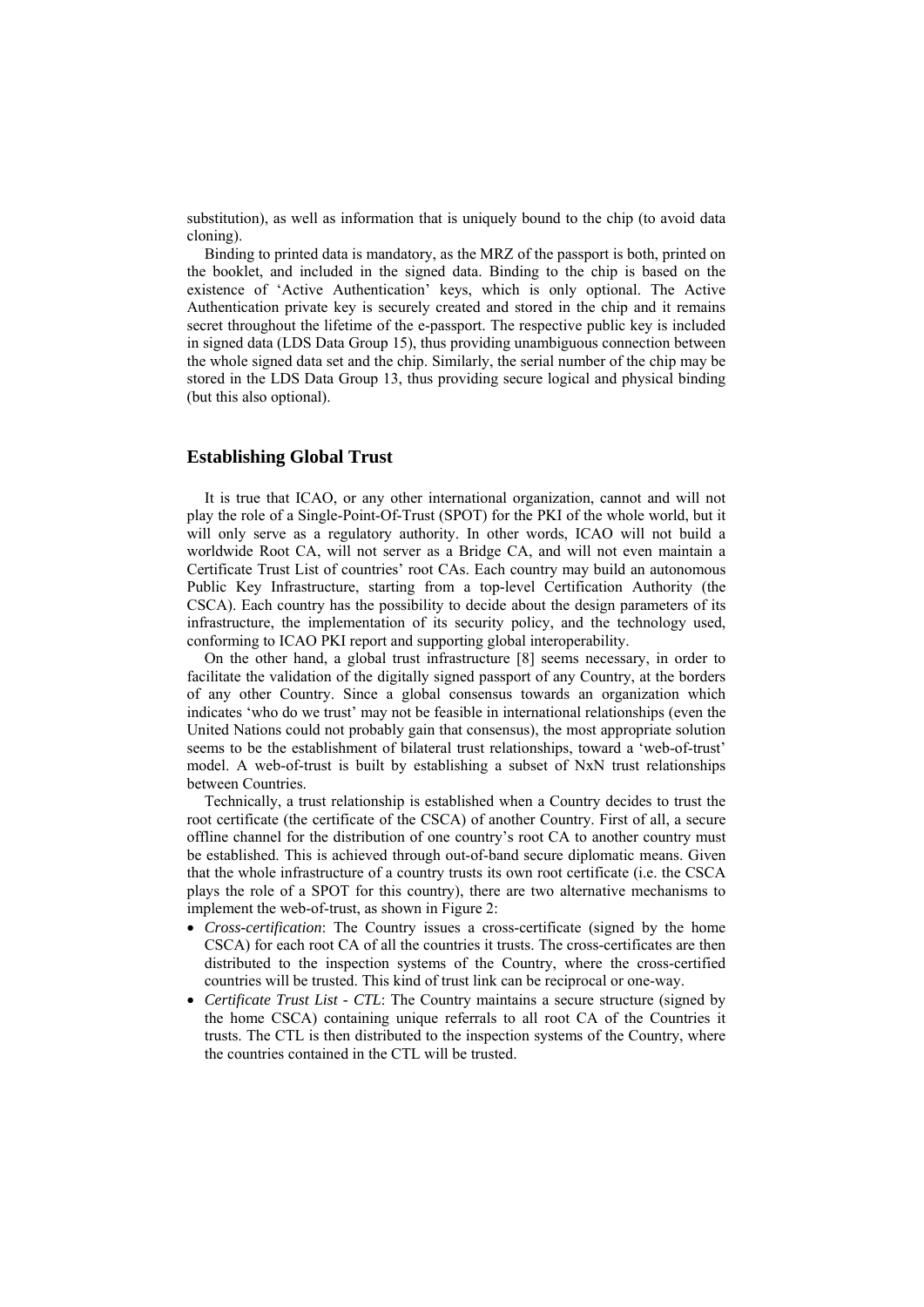

**Fig.2.** Alternatives for establishing global Trust: Cross-certification and Certificate Trust Lists

Although the CTL seems to be an easy and neat method to maintain the trust relationships, we consider that the cross-certification is more efficient and countries should prefer it. Three reasons support this argument:

- Only one CTL should be considered as valid at any time. However, since CTL are distributed to inspection points, there is no common mechanism to revoke a previously issued CTL and to impose the use of the newest one. This problem is intensified in case a revocation of a trust relationship occurs. The maintenance of the issued CTLs adds complexity, and it must be based on proprietary protocols. [9]
- CTL is not standardized in a widely accepted format, while cross-certificates are based on the X.509.v3 standard. Cross-certificates are issued and revoked by the existing infrastructure in the same way as issuing and revoking Document Signing certificates.
- Cross-certificates can be autonomously issued, communicated, and revoked for each trust relationship without affecting the other trust relationships. Revocation of cross-certificates can be communicated to the inspection points through the distribution of CSCA CRLs. These CRLs are already distributed to inspection points, informing the status of the Document Signing CA.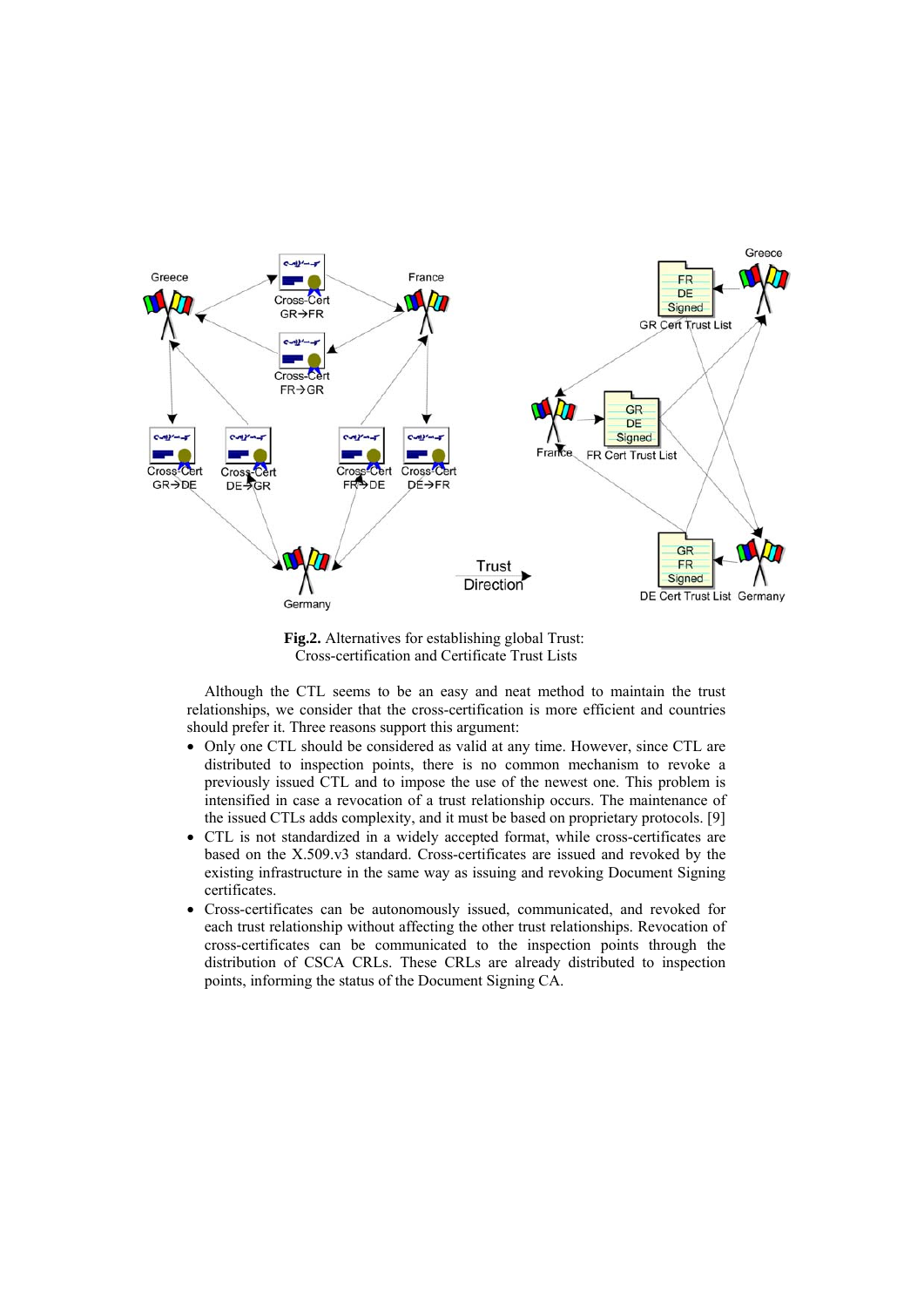### **Security and Privacy Issues**

Researchers have already exposed a number of security and privacy issues regarding the possession and the use of e-passports [10, 11, 12]. As expected, there are several potential e-passport threats, due to two factors: (a). the *proximity (RFID) communication* of the passport with other systems, and (b). the existence of *sensitive biometric data* within its chip.

A basic security concern is the unauthorized skimming or eavesdropping of the information stored in the passport, resulting in an identity theft. This concern is further intensified due the contactless nature of the passport's chip, giving the possibility of skimming its contents without the awareness of its holder. There are reports [13, 14] exhibiting that a passive eavesdropping (while a passport is communicating with a legitimate reader), or an active eavesdropping (the initiator of the communication is the eavesdropper), is possible from a distance of tens of meters.

RFID technology may also provide the means to track the movements of an individual, since the RFID chip transmits a unique anti-collision code during its initial handshaking (clandestine tracking). On the same line, the leakage of biometric information not only consist a violation of privacy, but it may enable forgery and movement tracking as well.

We also focus our attention on three weaknesses related to the cryptographic functionality of the e-passports: (a). the lack of management for 'Active Authentication' keys, (b). the access control on sensitive biometric data, and (c). the low entropy of 'Basic Access Control' keys.

(a). *Active Authentication key management:* Active Authentication renders the epassport as a strong authentication token. The e-passport securely creates and hosts the private key, while the public key is a part of the signed data and, therefore, it is bound to the identity details. The authentication procedure is based on a challengeresponse mechanism, where the passport proves the possession of the private key. Although the active authentication keys upgrade the e-passport to a smart authentication token, the mechanism is not fully implemented, therefore it is weak. Specifically, there is no means to revoke an AA key, in case of passport loss or compromise, although the key pair cannot change during the lifespan of the passport. Secondly, there is no publication mechanism (i.e. public key directory) for AA public keys. The latter may be not affecting the passport functionality, but it constitutes an important drawback for using the e-passport in other applications, such as e-commerce or citizen digital signatures.

(b). *Separation of access control for biometric data:* Access to the data stored in epassports is allowed at many stages of its use and by many different systems. For example, airport staff and hotel clerks are allowed to read the biometric data stored in the e-passport, since they have physical access to the booklet. In case the e-passport is used in additional applications, such as driving license or national identification, the points able to read sensitive data are multiplied. Extended access control [15] is an additional optional mechanism proposed to address this problem by restricting access to biometrics only to the bearers of a specific cryptographic key. However, the implementation of extended access control requires significant effort and introduces additional key management. We argue that the existence of biometrics (except the facial image) should be avoided, whenever possible, since: (a). it considerably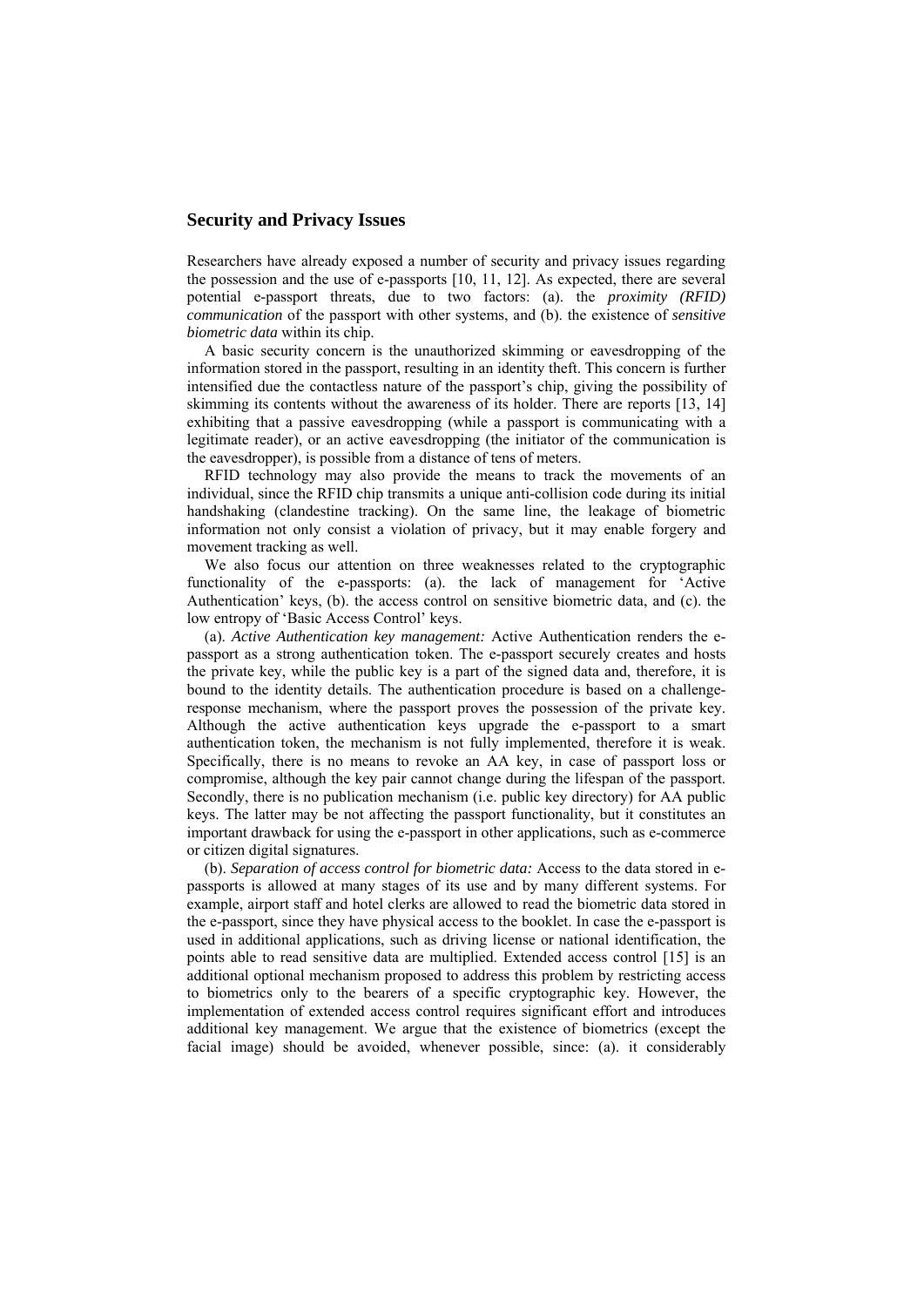increases the threats against the e-passports; (b). it reduces the value of the e-passport as a public identification token and (c). it restricts its use in other applications.

(c). *Entropy of Basic Access Control keys:* ICAO provides the specifications for implementing an optional mechanism to protect unauthorized reading (and possibly duplicate) of the contents of an e-passport. It is called 'Basic Access Control'. According to this mechanism, a secure communication channel between the reader and the passport must be established, before reading the identity contents. The secure channel is based on two 3DES keys, which are stored (and protected) in the passport. The same keys are computed at the inspection point. The software at the inspection point computes the symmetric keys, based on information contained in the MRZ of the passport, which must be optically (by an OCR) or manually read from a physically opened passport. In other words, security is based on the fact that nobody can derive the cryptographic keys and read the passport's contents, unless she has physical access to it.

However, it seems that the entropy of the basic access control keys is low [10]. Since the keys are derived from readable, and sometimes known- information stored in the MRZ, it is possible for someone who knows something about the holder and about the policy of the passport issuing authority, to decrease the entropy of the keys at unacceptable levels. Specifically, the derivation of keys is just based on three pieces of information: the passport's serial number, the holder's date of birth, and the expiration date, taken from the MRZ as the one below:

#### P<UTOERIKSSON<<ANNA<MARIA<<<<<<<<<<<<<<<<<<<L898902C<3U TO6908061F9406236ZE184226B<<<<<14

As a real scenario, the above MRZ is typed on a passport of a country called Utopia, which issues passports for its whole population (5 million citizens), the lifetime of the passport is 5 years, and the serial numbers of passports are assigned sequentially. Keys are derived solely from the document number (9 digits - L898902C $\lt$ ), date of birth (6 digits – 690806), and expiry date (6 digits – 940623). In this case, an attacker may estimate the age of the passport's holder after a visual contact, with a variation of  $\pm 4$  years. Therefore, the entropy of the date of birth is 8 years  $= 2920$  different dates. The entropy of expiration date is by default 5 years  $=$ 1825 different dates. Supposing that there are 5 million valid passports (issued within the 5 last years), and their issuance is evenly distributed in time, we have 2740 passports per day. Since the document numbers are issued sequentially, there is a direct connection of the doc number with the date of issuance and, thus, with the expiration date. Having a few information on serial numbers issued on specific days, one can safely estimate the range of serial numbers connected to a given expiration date at 2740 specific serial numbers, with a variation of 800 numbers  $(30\%)$  – i.e. 3540 in total. Finally, the total entropy is 2920 \* 1825 \* 3540 = 1.8 \*  $10^{10} \approx 2^{34}$ different combinations = 34 bits. It is obvious that a 34-bit key does not provide real security and can be broken in the range of minutes by a conventional system.

The problem is further growing, as the access control keys remain the same for the lifetime of the passport. The keys are not only predictable, but they may be also recorded by the inspection systems, as well as by anyone who has a temporary physical access to the inner pages of the passport (such as a hotel receptionist or a car rental clerk).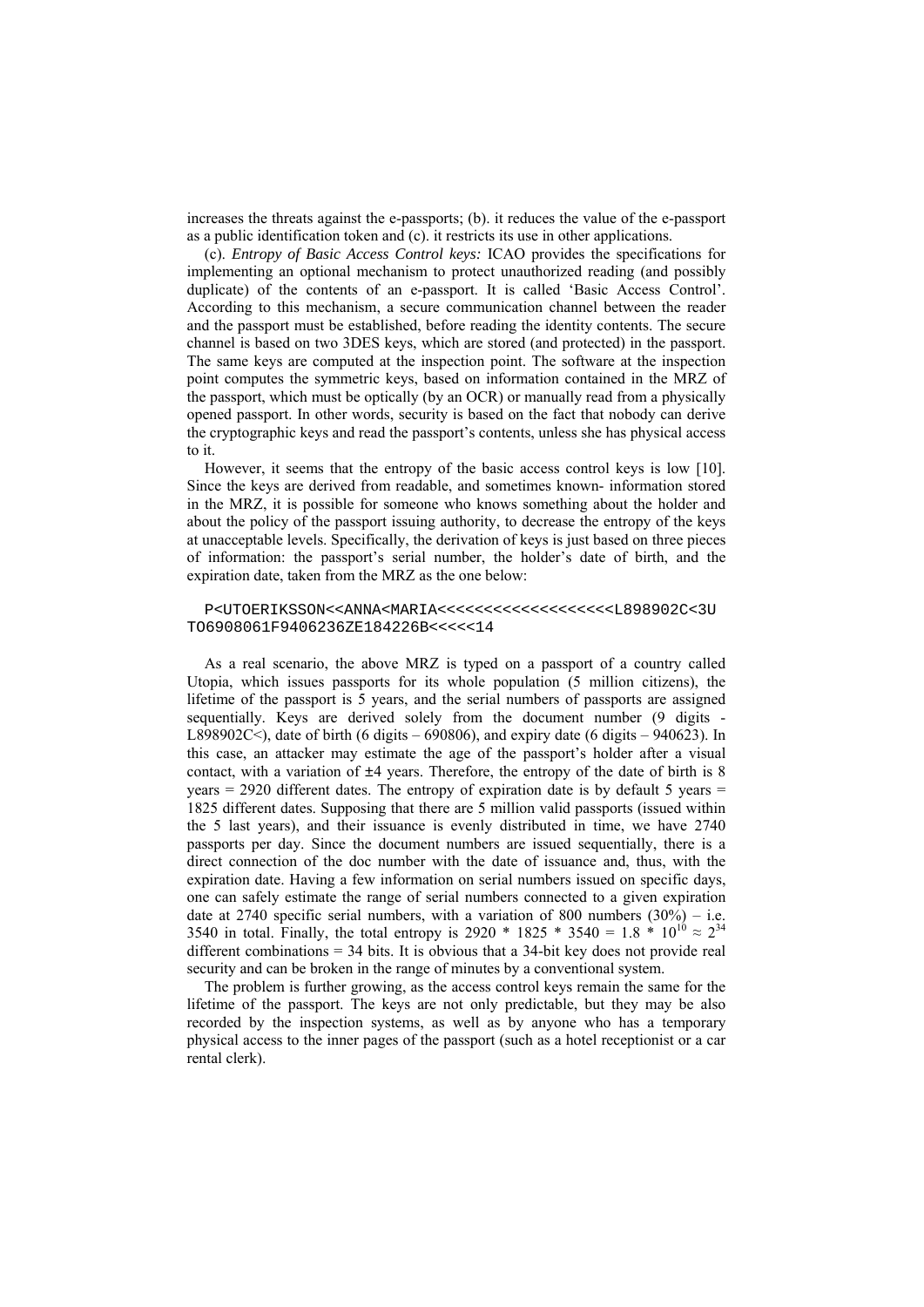# **E-passport as a Client Digital Certificate**

The X.509 digital certificates, which are issued for the ICAO PKI implementation, are restricted only to the authorities issuing the passports (i.e. the hierarchy of Country Signing CA and the subordinate Document Signing CA). A strategic decision for the implementation of e-passports is the lack of citizen certificates, in order to facilitate a fast-track implementation and to avoid the complexity of managing client certificates and keys.

ICAO considers the need for CRL for end-entities as a complicating factor, and restricts the usage of CRL only to indicate a CA compromise. Furthermore, even in the unlikely event of a CA compromise, the e-passports remain valid and only a caution mechanism warns the authorities to view these documents more closely.

We consider that the timidity of ICAO to implement client certificates and to use CRLs is not justified. First of all, the e-passport itself is in fact a client digital certificate, in case it contains an Active Authentication key pair. Although the epassport does not contain an X.509.v3 certificate and it is not designed for everyday Internet transactions, it exhibits all-but-one of the characteristics of a typical PKIenabled smart card containing a private key and the relevant digital certificate, i.e.:

- The LDS of the e-passport binds a public key (Active Authentication key stored in DG15) to the identity details of a physical person.
- The data structure binding the keys and the identity is digitally signed by a globally trusted authority (the e-passport issuer CA)
- The private key is securely produced and stored within the RFID smart card data file system, as required by European and International laws for digital signature creation devices.
- The e-passport is personalized within a highly secure environment and the identity details are validated according to a strict procedure, conforming to the requirement for secure client registration before obtaining a digital certificate.

The only missing characteristic of digital certificates is a proper publication and revocation mechanism. We argue that the implementation of a baseline certificate management, including the issuance of CRL for e-passports, can be implemented at a considerably low effort, proportionally to the existing infrastructure. At the same time, the existence of a mechanism confirming the good status of an e-passport adds considerable value to the security and the usability of the whole infrastructure. There are several reasons supporting our argument:

- There is already an established semi-manual mechanism in several of the European Union Member States for reporting invalidated or lost passports, based on the "Schengen Convention" [16].
- Issuance of CRL by the e-passport authority is a trivial task, since the existing infrastructure for Document Signing can be used for periodically issuing and signing CRL without additional effort. CRL may include revoked e-passports by referring their serial number, similarly to the X.509 CRL.
- Distribution of CRL can be easily done through the already established Public Key Directory supporting the worldwide distribution of Document Signer certificates. Inspection points may easily periodically download CRL, which may be subsequently used for off-line passport validation. The size of CRL can be a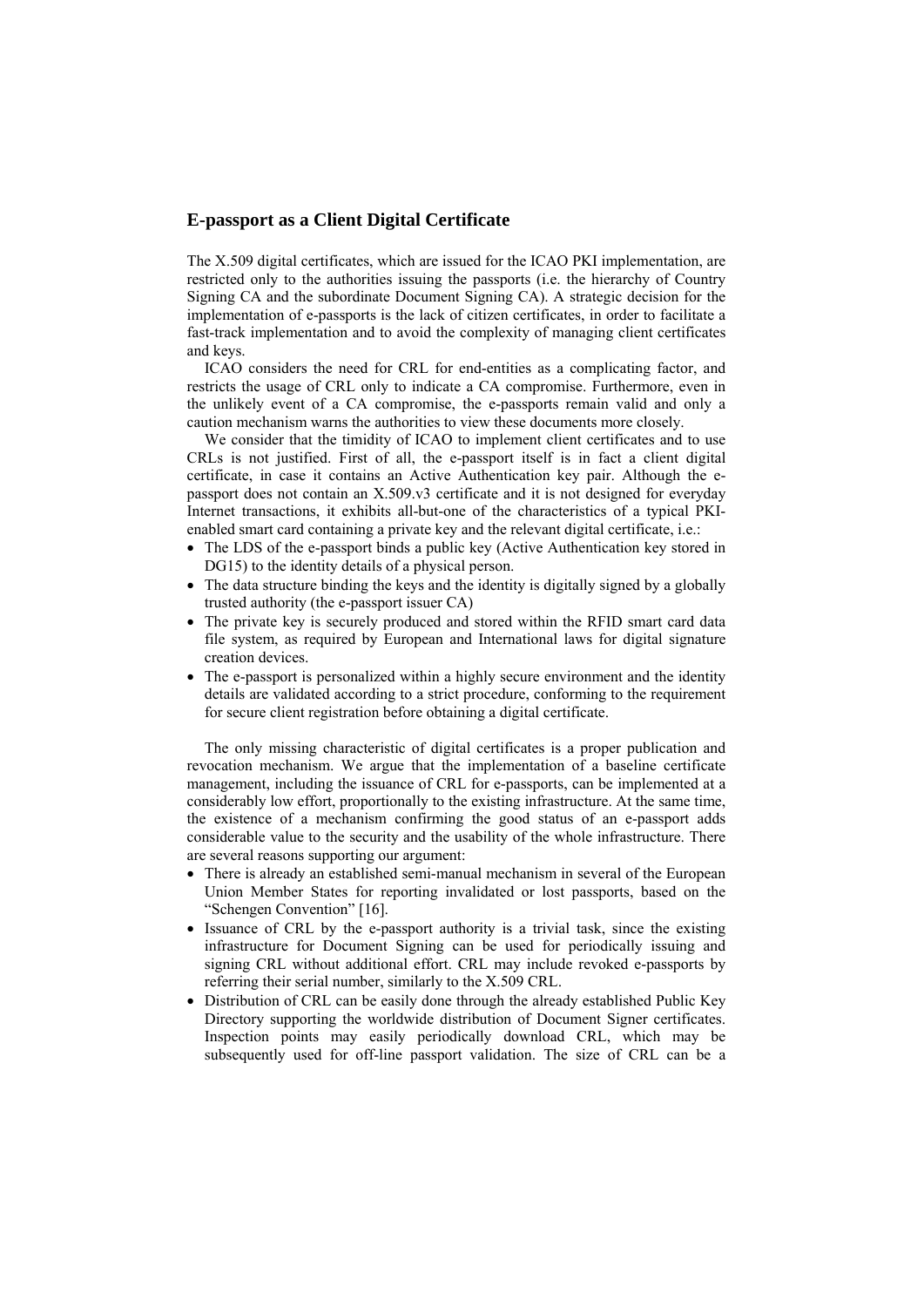potential problem, but it can be solved by adopting deltaCRLs (differential CRL, containing only the differences from the previous CRL).

• Existing Public Key Directories may be used for publishing client certificates at a reasonable additional effort.

# **Exploiting e-Passports in Other Applications**

While the research community is discussing for years how we can implement a globally acceptable and trusted Public Key Infrastructure, it seems that the e-passports infrastructure - currently under construction in several countries - provides a potentially friendly environment for building the necessary global trust. This 'defacto' implementation by Countries gives us the opportunity to investigate whether we can exploit the passport's PKI capabilities in other applications, provided that some preconditions are met.

The global e-passports implementation seems to be an attractive PKI establishment, since:

- The passport itself plays the role of a tamperproof device for the storage of private keys and certificates, as already described in the previous section.
- The passport as a digital identity is issued by governmental authorities, under very strict and reliable identification and issuance procedures for the citizens.
- The technology used throughout the world is compatible and, thus, interoperable.
- A worldwide Web-of-Trust is established through a reliable and secure exchange of countries self-signed certificates.
- It provides simultaneously digital identity capabilities and physical identification means (i.e. the printed booklet itself and the facial image)

Of course the e-passport was not initially designed for a wide use in Internet applications or in public points of interest. Some problems which restrict the public or personal use of e-passport include the cost of equipment, the impossible revocation of a lost passport, and the fact that access key to the passport's data cannot change throughout its lifespan.

In order to investigate the possibility to exploit the PKI characteristics of the epassport in applications other than the Machine Readable Travel Documents, we distinguish three major categories:

- Applications in point-of-sales or other public points of interest (e.g. strong identification, credit card e-payments).
- Applications requiring reading/writing additional data in passport's chip (e.g. traveler's Visas and e-purses).
- Personal use in Internet transactions (web authentication, digital signatures, and encryption)

In the sequel, we describe the preconditions, under which the exploitation is possible for six prominent applications, including the travel documents. We also note the pro's and con's when using the e-passport as a digital certificate in each of these six applications.

As shown in Table 1, we examine the preconditions for using the e-passport in public points of interest, other than border control, such as the holder identification (e.g. in hotels, banks and other locations), and the e-purse in Points-of-Sales. In both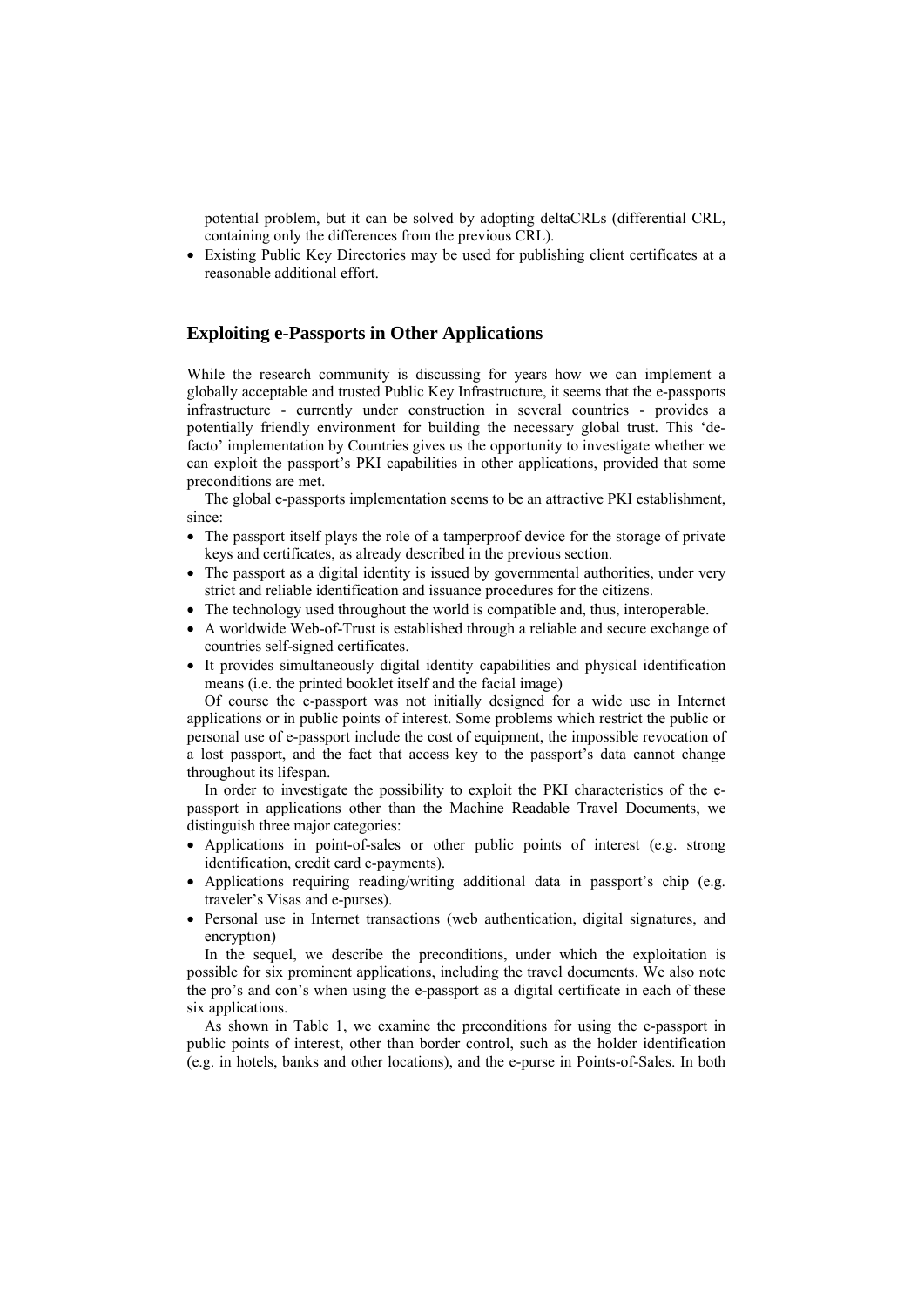cases, due to the public nature of the system hosting the applications, the access to stored biometric data must be denied. For the same reason, the system must be widely trusted to ensure that the information included in the MRZ will be not misused, as explained earlier. On the other side, when the passport is used in personal systems, the access control is not an issue, but the existence of the (non trivial for an individual) passport reading equipment is necessary.

The most important advantage of all applications is the established worldwide trust, which is based on a web-of-trust consisting of bilateral relationships between countries. This de-facto trust infrastructure is adding high value at the relevant applications and it overcomes the basic drawback of the most commercial or closedgroups PKIs. Thanks to the PKI-enabled smart-card technology used in e-passports, we have a ready-to-use device for e-purse applications, and most importantly a securesignature-creation-device conforming to security and legal requirements for digital signatures. Furthermore, a digital signature created by the e-passport can be 'qualified' since the certification provider (passport issuing authority) applies strict citizen identification and infrastructure security procedures, conforming to the legal requirements for qualified certification services provision. Another advantage is the high mobility offered for ubiquitous authentication, since it is based on a portable device and on widely acceptable standards.

The basic disadvantage for using the e-passport in a personal computer is the considerable cost of the equipment for reading (RFID) and scanning (OCR) the epassport. Of course, the cost of this equipment may significantly decrease in case proximity smart cards become a common need. Since the e-passport does not provide a X509 digital certificate, but a proprietary kind of certificate, its use in today's browsers is not possible, unless special add-ons are installed. The lack of a revocation mechanism (and certificate management in general) by the issuing authorities is a problem for automated Internet authentication, as well as for digitally signing, where no visual inspection of the digital ID is possible and where a fraudulent impersonation cannot be identified. The lack of directory adds some complexity to the verification of a digital signature and to the data encryption for a remote recipient, however it does not prohibit both usages.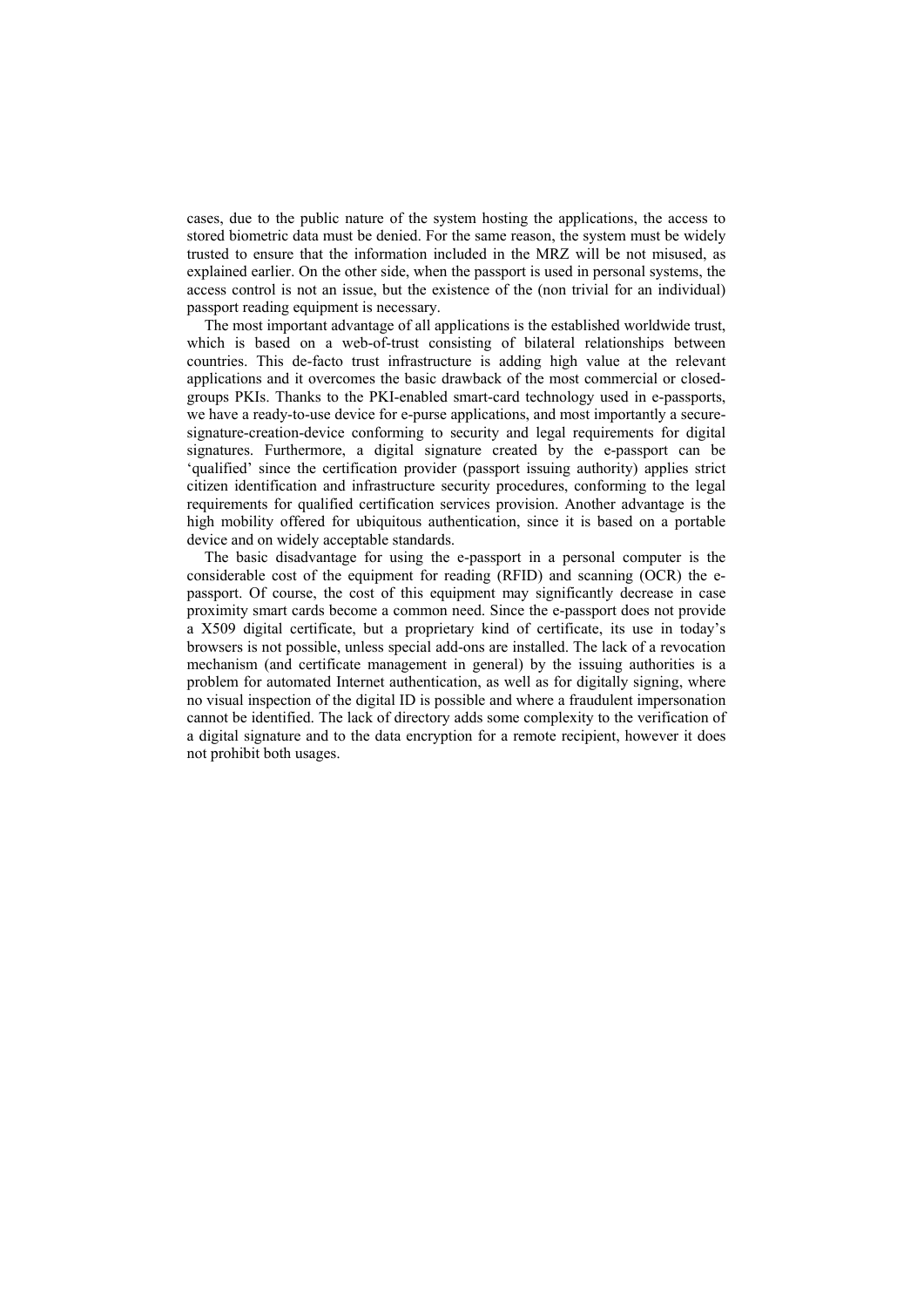# **Table 1.** Using e-passports in applications other than MRTD

| <b>Application</b>                                                  | <b>Preconditions</b>                                                                                                                         | <b>Pros</b>                                                                                                                                           | <b>Cons &amp; Threats</b>                                                                                                                 |
|---------------------------------------------------------------------|----------------------------------------------------------------------------------------------------------------------------------------------|-------------------------------------------------------------------------------------------------------------------------------------------------------|-------------------------------------------------------------------------------------------------------------------------------------------|
| Use in public points of interest                                    |                                                                                                                                              |                                                                                                                                                       |                                                                                                                                           |
| Identification in<br>public points,<br>other than<br>border control | Separate access control<br>for biometric data<br>Widely trusted hosting<br>systems                                                           | Worldwide Trust and<br>Standardization                                                                                                                | Wide access to MRZ<br>makes passport<br>vulnerable to skimming<br>and eavesdropping                                                       |
| e-purse for<br>usage at point-<br>of-sales                          | Separate access control<br>for biometric data<br>Widely trusted hosting<br>systems<br>Additional storage<br>capacity in e-passport's<br>chip | Worldwide Trust and<br>Standardization<br>Ready infrastructure for<br>most PKI-based smart<br>card e-purses                                           | Writing capabilities and<br>special access<br>conditions add<br>complexity                                                                |
| Personal use                                                        |                                                                                                                                              |                                                                                                                                                       |                                                                                                                                           |
| Authentication<br>in Internet<br>applications                       | Supportive Equipment<br>on personal computer                                                                                                 | <b>Worldwide Trust</b><br>Strong authentication<br><b>High Mobility</b>                                                                               | No standard X.509<br>certificates<br>No support from<br>browsers<br>No revocation - cannot<br>prevent identity theft<br>Cost of equipment |
| Digital<br>Signature                                                | Supportive Equipment<br>and software on<br>personal computer                                                                                 | Covers most legal<br>requirements for<br>'qualified signatures'<br>Worldwide Trust<br>Can be based on well<br>established standards<br>and algorithms | No revocation possible<br>- used until expiration<br>No directory of public<br>keys<br>Cost of equipment                                  |
| Data encryption                                                     | <b>Supportive Equipment</b><br>and software on<br>personal computer                                                                          | Worldwide Trust<br>Can be based on well<br>established standards<br>and algorithms                                                                    | No directory of public<br>keys<br>No key escrow possible,<br>possible data loss<br>Cost of equipment                                      |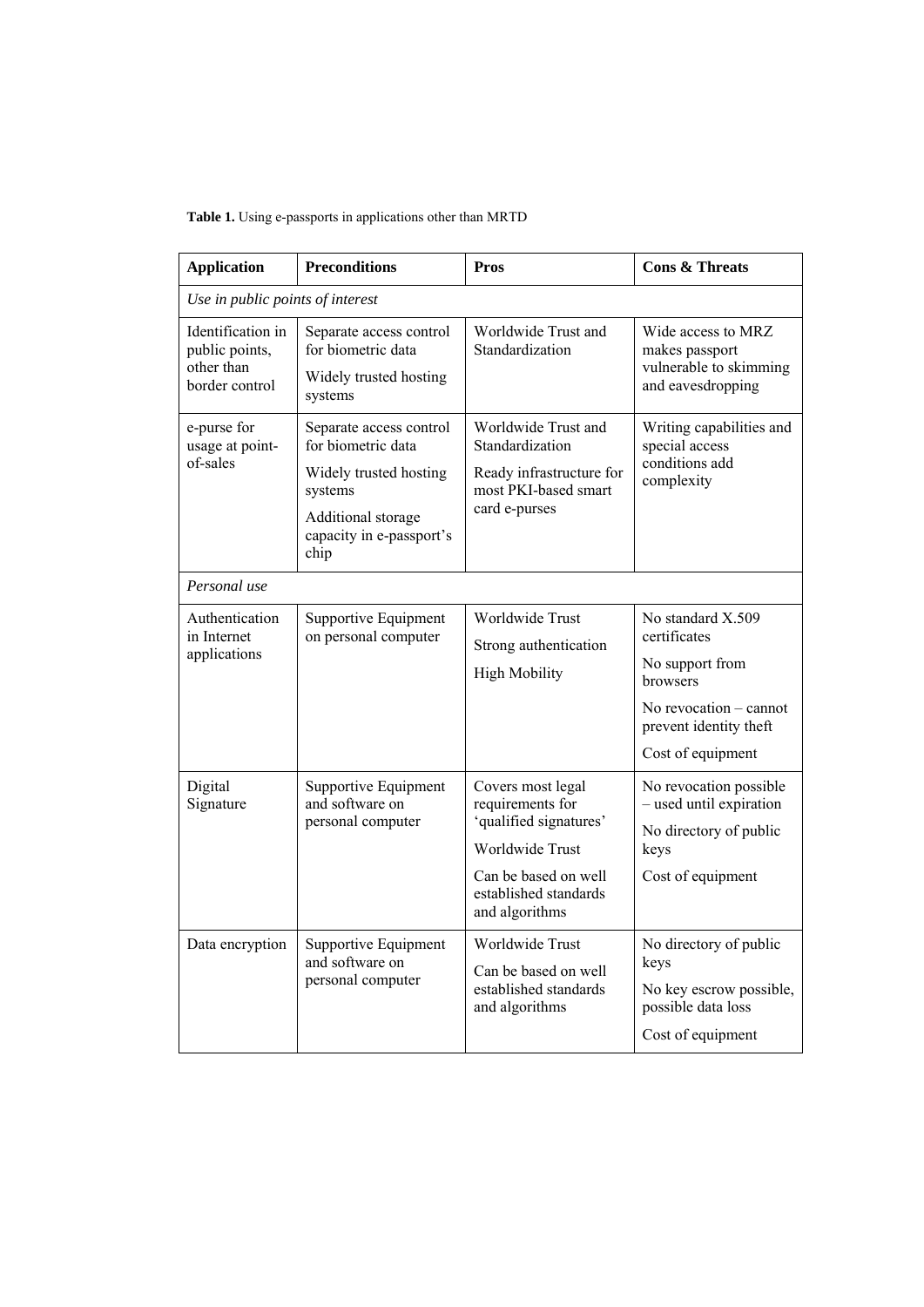We are now able to summarize the preconditions in order to exploit the e-passport PKI capabilities in applications other than its initial purpose:

- *Security features:* The chip has processing capabilities and it supports the Basic Access Control and the Active Authentication as described by ICAO.
- *Equipment:* Reading, validating, and using the e-passport's chip data requires a compatible RFID reader, ideally including a scanner and Optical Character Recognition capabilities for digitizing the Machine Readable Zone printed on the passport. Alternatively, the necessary information of the MRZ (specifically, the passport's serial number, the holder's date of birth, and the expiration date) can be entered manually by a common keyboard.
- *Trusted Systems:* The MRZ information must be protected or at least be not publicly available, as it is the only information that prevents the unauthorized use of the e-passport in case it is lost. The requirement for keeping the MRZ secret is intensified by the fact that this information cannot change throughout the lifespan of the passport. Using the MRZ in a personal computer is acceptable, since the MRZ is only locally used and it is not disclosed to other parties. A precondition for using an e-passport in a public system is that this system is widely trusted (in the same way as we trust an ATM for the card PIN we enter or a secure e-commerce application where we enter our credit card details).
- *No biometrics disclosure:* The biometric data (but not the facial image) are often considered sensitive personal data; therefore they must be further protected, in order to enable additional use of the passport. We consider that the biometric data are not necessary for the additional applications other than the border control. We, therefore, set as a precondition that the sensitive biometric data must not be present, or they must be kept secret for the applications we examine.

### **Conclusions**

The International Civil Aviation Organization provides the system developers with the technical standards for the implementation of a simple worldwide Public Key Infrastructure to support digital signatures applied to e-passports. Countries are required to build their hierarchical PKI following specific standards and good practices, in terms of security, trust architectures, key management and interoperability.

Digital signatures are the basic tool to prove passport authenticity and integrity, while additional mechanisms provide access control and authentication. The digital signature unambiguously binds together the stored digital information, the issuing authority, the printed booklet, and the chip itself. Establishing global trust is necessary to efficiently verify the digitally signed e-passports at the inspection points worldwide. Respecting the autonomy of Countries, the establishment of a web-of-trust based on bilateral trust relationships between countries seems to be a promising and appropriate approach.

The e-passport is, in fact, a tamperproof PKI-enabled device, which contains a private key and a kind of digital certificate for the bearer. Since the e-passport is personalized under strict security procedures, as well as there is a worldwide trust and interoperability, it provides an attractive PKI establishment of 'qualified certification'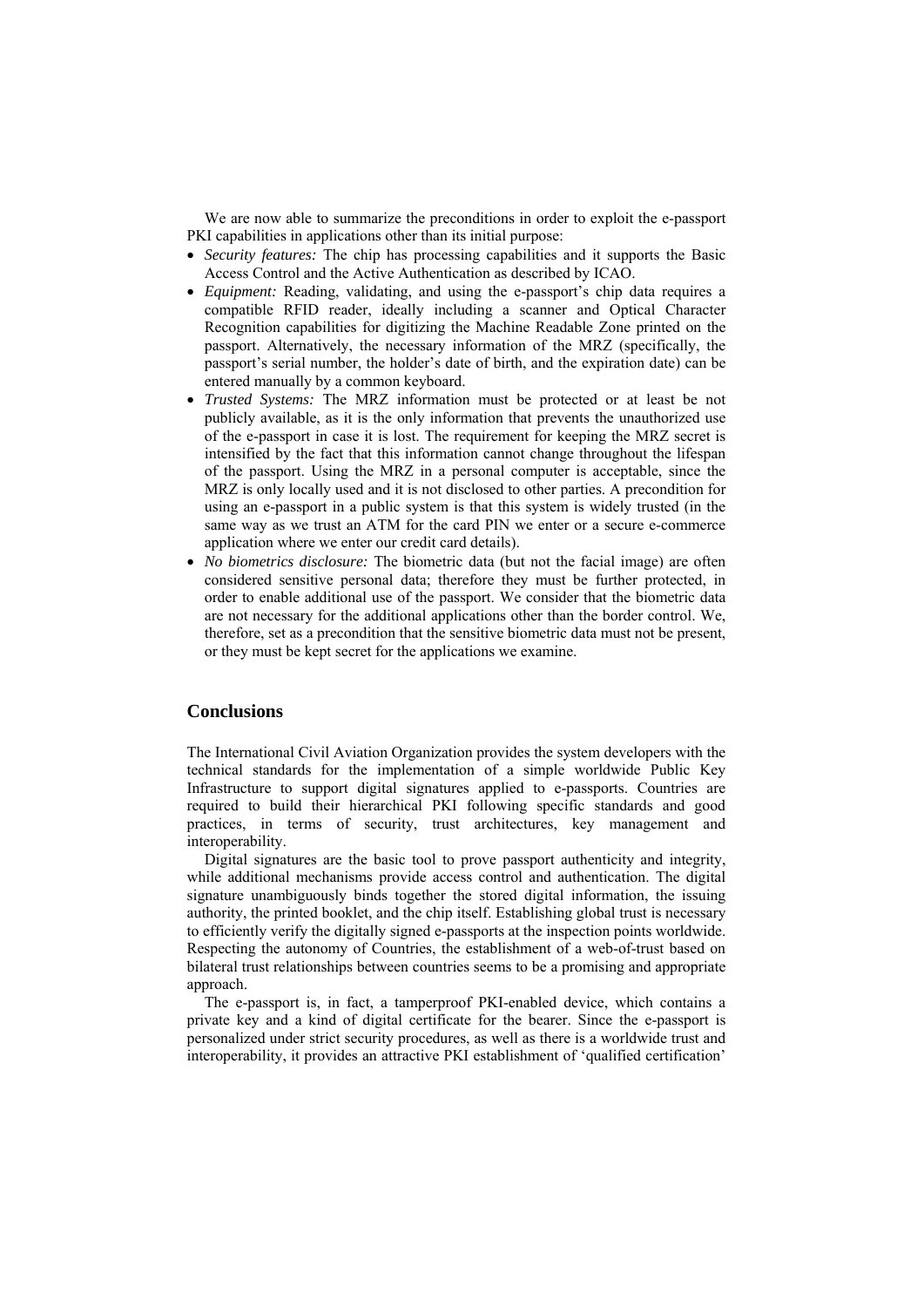that could be exploited in other applications. By examining the use of e-passports in applications such as the Internet or in public Point-Of-Sales, we conclude that their exploitation is possible if some preconditions are met. The wide use of e-passports exhibit important advantages, such as the existing worldwide Trust and standardization, the high level of security, and mobility and the legal conformance for 'secure signature creation devices'. At the same time, the wide use may be restricted by some drawbacks, such as the need for special equipment, the lack of revocation mechanism, and the non-standard certificates.

Several security and privacy issues are identified, mainly originating from the fact that the e-passport is based on contactless communication and that it contains biometric data. Actions that strengthen the security of the e-passport include the assignment of random document numbers (that increase the entropy of access control keys), the implementation of a revocation mechanism for active authentication keys, and the separation of access control on the biometric data.

E-passports seem to have the potential to be used as global digital identification devices in everyday activities. The infrastructure that supports them may be proved to be the first worldwide PKI that will bring certificates, keys, and digital signatures close to all citizens and applications.

### **References**

- 1. ICAO, "Document 9303, Machine Readable Travel Documents", 6<sup>th</sup> edition (December 2005).
- 2. ICAO, "Machine Readable Travel Documents: Development of a Logical Data Structure – LDS", Technical Report, ver. 1.7 (May 2004).
- 3. ICAO, "PKI for Machine Readable Travel Documents offering ICC Read-Only Access, Technical Report, ver. 1.1 (October 2004).
- 4. Gritzalis S., Katsikas S., Gritzalis D., Stamatiu Y., Lekkas D., Marias Y., "PKI Services in the Public Sector of the EU Member States – Chapter 6: Good Practices". University of the Aegean, Report to the Greek Presidency of the European Union (2003).
- 5. Housley R., "Cryptographic Message Syntax", RFC 3369, IETF (2002).
- 6. Housley R., Polk W., Ford W., Solo D., "Internet X.509 Public Key Infrastructure Certificate and Certificate Revocation List (CRL) Profile", RFC 3280, IETF, (2002).
- 7. Jonsson J., Kaliski B., "Public-Key Cryptography Standards (PKCS) #1: RSA Cryptography Specifications Version 2.1", RFC 3447, IETF (2003).
- 8. Lekkas D., "Establishing and managing trust within the Public Key Infrastructure", Computer Communications, Vol. 26, No.16 (2003) pp.1815-1825.
- 9. Bosworth K., Tedeschi N., "Public Key Infrastructures the Next Generation", BT Technology Journal, Vol. 19, No.3, (2001) pp.44-59.
- 10. Juels A., Molmar D., Wagner D., "Security and privacy issues in e-passports", in: SecureComm 2005, 1<sup>st</sup> International Conference on Security and Privacy for Emerging Areas in Communication Networks, Greece (2005).
- 11. Junko Yoshida, "Tests reveal e-passport security flaw", Electronic Engineering Times Vol. 1336:1 (2004).
- 12. Maurer U., "Intrinsic limitations of digital signatures and how to cope with them", in Proc. of the  $6<sup>th</sup>$  Information Security Conference (ISC'03), LNCS-2851, (2003) pp.180-192.
- 13. Hancke G., "Practical Attacks on Proximity Identification Systems", in: Proc. of the 2006 IEEE Symposium on Security and Privacy (S&P'06), (2006) pp.328 – 333.